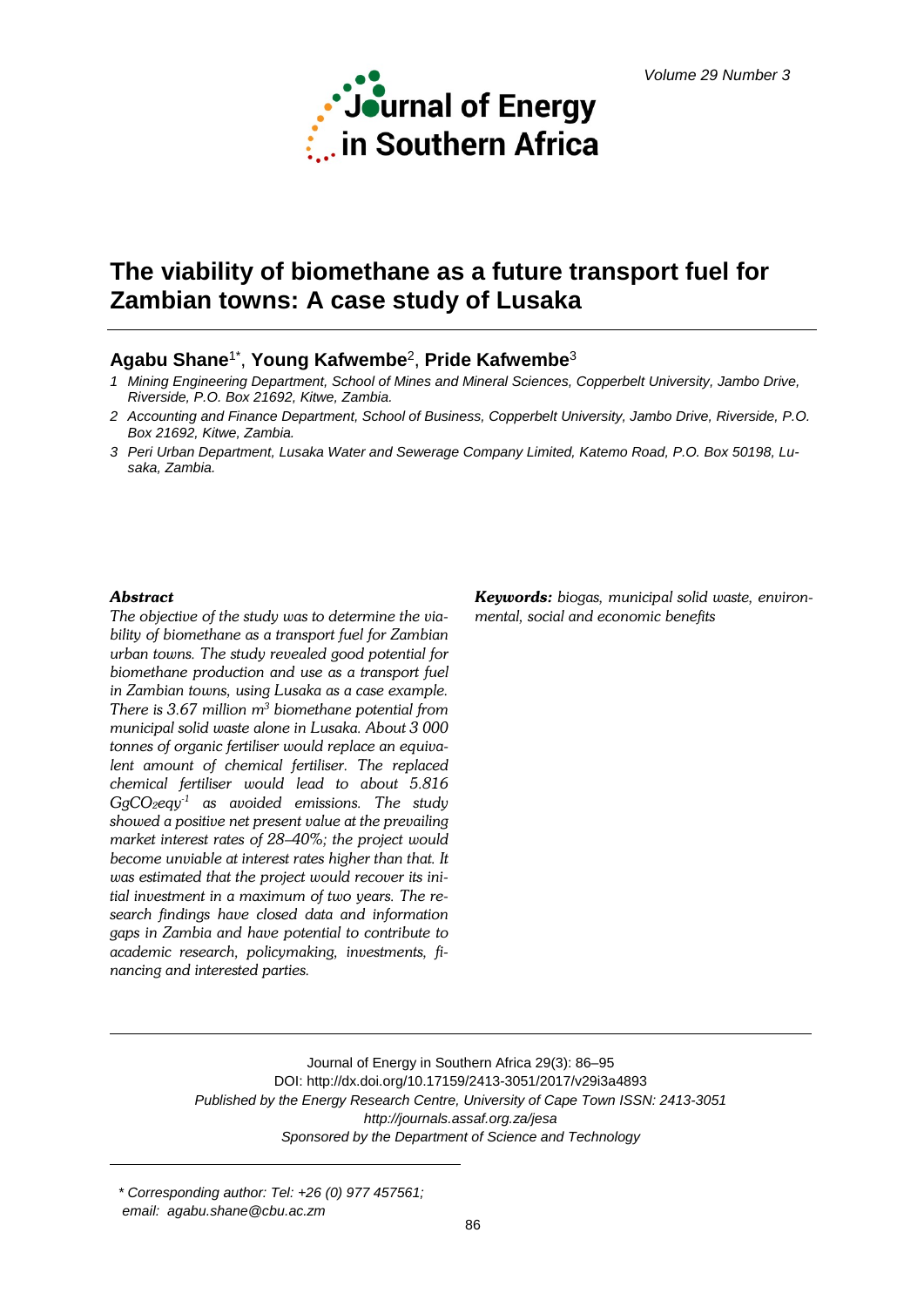# **1. Introduction**

Biogas is the main product of the anaerobic digestion (AD) of organic waste and wet biomass. The organic fraction of municipal solid waste (MSW)' slaughterhouse waste, agricultural and forest residues, livestock manure, dedicated energy crops, and sewage waste are all potential feedstock types that can be used to produce biogas [1, 2]. During the AD process, a major portion of the carbon compounds are converted to methane (CH4), carbon dioxide  $(CO<sub>2</sub>)$  and water [3, 4]. Biogas normally contains 50–70% CH<sub>4</sub>, 35-50% CO<sub>2</sub> [5] and trace gases like hydrogen sulphide  $(H_2S)$ , depending on the feedstock type [6].

The co-product of anaerobic digestion is organic fertiliser, which is preferable to chemical fertiliser in terms of environmental impacts [7] and can lead to higher yields [8]. Traditionally, biogas has been used by households as a source of energy for cooking [9] and combined heat power plants to produce electric power and heat [10]. Countries like Germany, Sweden, Switzerland, Italy, Hong Kong and Ireland demonstrated that biogas could be upgraded to biomethane and used more efficiently by injecting it into the compressed natural gas grid or used as a transport fuel for both heavy and light duty vehicles [11, 12].

The main objective of this study was to assess the viability of biomethane production and use as a transportation fuel. The study first assessed the biogas potential from municipal solid waste in Lusaka, discussed the upgrading processes of biogas in general, and estimated how much biomethane could be available for light-duty vehicles weighing 0.75–3.00 tonnes. The focus was on these vehicles because they have small engines and mostly use petrol, which can easily be switched to biomethane [13]. The study then looked at the potential environmental, health and sanitation, and social and economic benefits of adopting biomethane as a future transport fuel in Zambia.

#### **2. Methodology**

The information and data used in this study was obtained from the Central Statistics Office reports, official reports from government ministries, non-governmental and community-based organisations, the Food and Agriculture Organisation statistics database, and publications on similar studies in other countries where such projects have been and are being implemented.

#### *2.1 Biogas potential*

Biogas potential was determined according to Sanches-Pereira et al. [14]) and Shane et al. [15]. Jingura and Matengaifa [16] stated the biogas potential as the product of quantity of feedstock and the biogas potential per ton of feedstock less 6%

losses. The biogas potential can be estimated according to Equation 1. The population from different wards of Lusaka province was obtained from the Census of Population and Housing report [17]. The generated solid waste per capita used in the estimation was obtained from the Zambia Environmental Outlook report for which the Environmental Council of Zambia, now the Environmental Management Agency (ZEMA), carried out studies and determined this figure. The MSW collection efficiency was also obtained from studies by ZEMA and Senkwe et al. [18]. The organic matter content and the biogas potential were taken from similar studies done in sub-Saharan African countries like Zimbabwe and Uganda. A 6% biogas loss was also incorporated into the formula [19] to account for characteristic leakages in production of the biogas.

$$
BP_{MSW} = \sum N_i \times Q_{pc} \times C_{eff} \times OM_f \times B_p \qquad (1)
$$

where *BP<sub>MSW</sub>* is the biogas potential from municipal solid waste  $(m^3d^1)$ ;  $N_i$  is the *i*th ward total human population; *Qpc* is the quantity of municipal solid waste generated per capita (kgp-1 d-1 ); *Ceff* is the municipal solid waste collection efficiency or rate of municipal solid waste collection  $(\%)$ ;  $OM_f$  is the organic matter fraction in the municipal solid waste (%); and *Bp* is the biogas potential of the organic fraction of the municipal solid waste  $(m^3kg^1)$ .

#### *2.2 Organic fertiliser production potential*

The organic fertiliser was estimated using the estimated biogas and/or biomethane potential, the standard ratio of methane in the biogas, standard density of methane and the organic fertiliser that could be produced per unit volume of biogas generated. These parameters were obtained from similar studies on organic fertiliser production, according to Equation 2 [20-22].

$$
Q_f = \frac{M_{CH_4}}{\rho_{CH_4} \times R_{CH_4} \times V_B \times D_P}
$$
 (2)

where  $Q_f$  is the production rate of fertiliser (kgd $^{-1}$ );  $M_{CH_4}$  is the mass of methane generated within a year (kgy<sup>-1</sup>);  $\rho_{CH_4}$  is the density of methane (kgm<sup>-3</sup>);  $R_{CH_4}$  is the ratio of methane in the biogas; V<sub>B</sub> is the biogas generated from a unit mass of organic fertiliser (m<sup>3</sup>kg<sup>-1</sup> of fertiliser); and  $D_p$  is the number of days per year of production.

# *2.3 Avoided greenhouse gas emissions*

Avoided greenhouse gas (GHG) emissions that were considered were  $CO<sub>2</sub>$  from chemical fertiliser production, nitrous oxide  $(N_2O)$  emissions from chemical fertiliser (replaced urea and D-compound) appli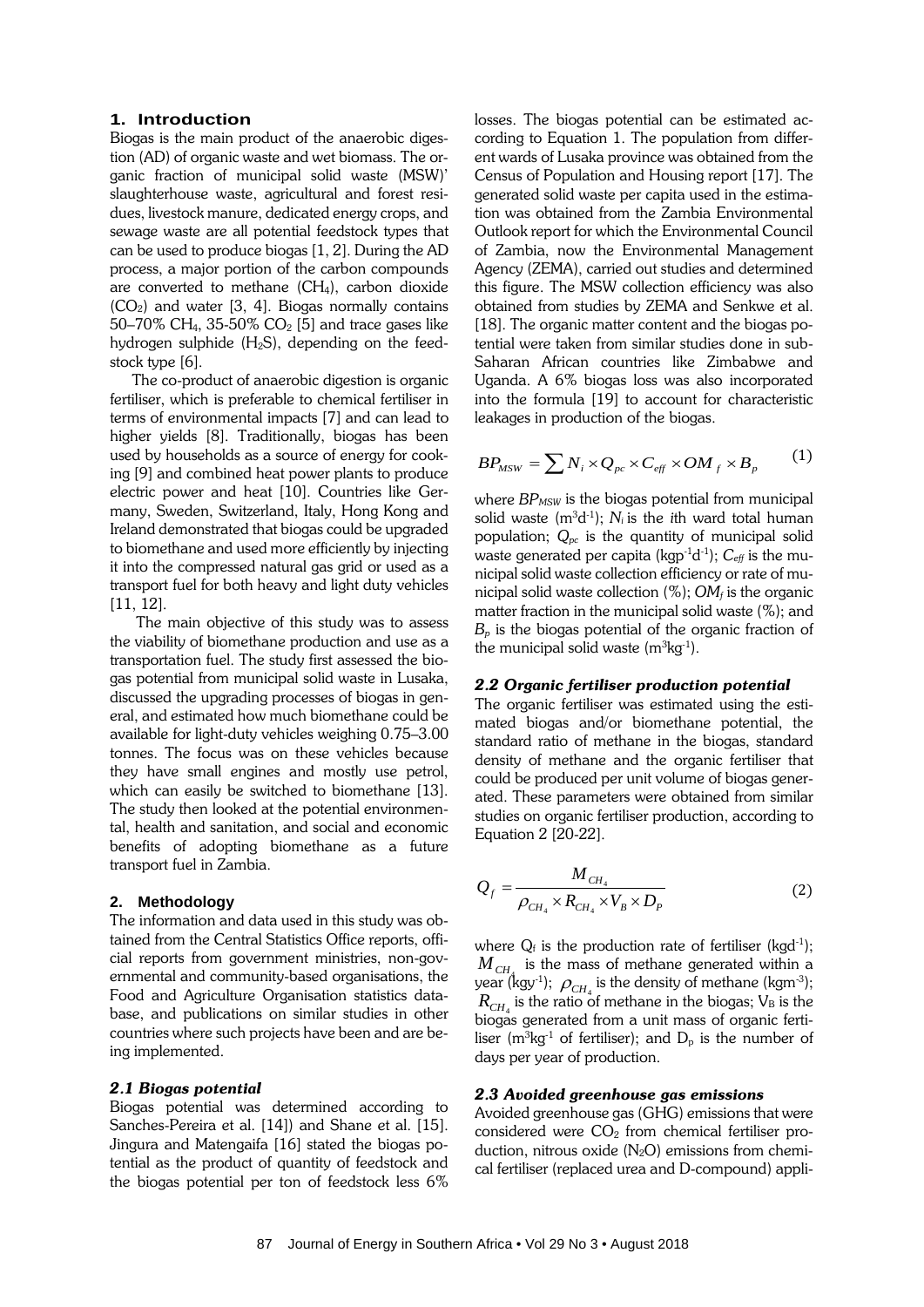cations to managed soils, and non- $CO<sub>2</sub>$  GHG emissions such as combustion of MSW in disposal sites and emissions from fuel combustion. Managed soils are soils that undergo enhancement in terms of their performance and fertility through practices such as tiling, ploughing, and the addition of agricultural lime and fertiliser.

### *2.3.1 Avoided greenhouse gas emissions from fertiliser production*

To estimate the amount of GHG emissions from fertiliser production, the amount of GHG emission per kg of nitrogen fertiliser produced is multiplied by the percentage of nitrogen in the fertiliser and the quantity of fertiliser produced (kgy-1 ), according to Equation 3 [23, 24]. The amount of fertiliser was obtained from the quantified organic fertiliser, which could be replaced by the chemical fertiliser. The nitrogen content was obtained from a standard nitrogen phosphorus and potassium fertiliser used in Zambia, and emission factors are standard factors obtained in chemical fertiliser production.

$$
GHG_{FP} = 365 \sum_{i=1}^{n} Q_{f} \times P_{N,i} \times EF_{i} \times 10^{-6}
$$
 (3)

where  $GHG_{FP} = GHG$  emissions from fertiliser production (GgCO<sub>2</sub>eqy<sup>-1</sup>);  $Q_f =$  quantitate of fertiliser type *i* (kgd-1 ); percentage of nitrogen in fertiliser type *i* (%); and *EFi* is the GHG emissions per kilogram of fertiliser type *i* (kgCO<sub>2</sub>eqkg<sup>-1</sup> N-fertiliser). The values of GHG emissions per kg of nitrogen fertiliser produced are given in Table 1. The fertiliser in row one was used in the calculation because of the large number of citations in the literature, which could indicate wide applications in research.

**Table 1: Greenhouse gas emissions from fertiliser production.**

| Fertiliser type                                 | N |                | K | Source                                 |
|-------------------------------------------------|---|----------------|---|----------------------------------------|
| GHG emissions<br>$(kq CO2.eqkg-1$<br>fertiliser |   | 3.30 1.10 0.73 |   | IFA, 2009;<br>TGO, 2015;<br>Lal, 2004b |
|                                                 |   |                |   | 3.30 1.57 0.50 (TGO, 2015)             |
|                                                 |   |                |   | 3.63 1.55 0.97 Kool et al,<br>2012     |

# *2.3.2 Avoided greenhouse gas emissions from fertiliser application to managed soils*

The GHG emissions from both chemical and organic fertiliser application to managed soils were estimated according to the Intergovernmental Panel on Climate Change (IPCC) Guidelines for National Greenhouse Gas Inventories, Volume 4 and Chapter 11 [25], Elsgaard [26] and Figueiredo et al. [28].

Equations 4 and 5 were used to calculate direct and indirect nitrous oxide  $(N_2O)$  emissions, respectively, from the nitrogen, phosphorus and potassium (Dcompound), urea and organic fertiliser application to managed soils. The quantity of chemical fertiliser used in the estimation was based on the equivalent fertiliser that would be replaced by organic fertilisers.

$$
N_2 O_{DE} = N \times \frac{44}{28} \times EF_1 \times 10^{-6}
$$
 (4)

$$
N_2 O_{IE} = N \left[ (F_{\text{Vol}a} \times EF_4) + (F_{\text{leach}} \times F_5) \right]
$$
  

$$
\times \frac{44}{28} \times 10^{-6}
$$
 (5)

where  $N_2O_{DE}$  = direct  $N_2O$  emissions from synthetic nitrogen additions to the managed soils (Gg  $N_2O$  yr<sup>1</sup>);  $N =$  consumption in nutrients of N-fertilisers (kg N input yr<sup>-1</sup>);  $EF_1$  = emission factor for N<sub>2</sub>O emissions from N inputs (kg  $N_2O-N/kg$  N input);  $N_2O<sub>IE</sub> =$  indirect  $N_2O$  emissions produced from atmospheric deposition of N, volatilised from managed soils (Gg  $N_2$ O–N yr<sup>-1</sup>);  $F_{\nu o l a}$  = fraction of applied synthetic Nfertiliser materials that volatilises as  $NH<sub>3</sub>$  and  $NO<sub>x</sub>$ (kg N volatilized/ kg of N applied);  $EF4 =$  emission factor for N<sub>2</sub>O emissions from atmospheric deposition of N on soils and water surfaces, kg  $N-N_2O/kg$  $NH<sub>3</sub>-N + NO<sub>x</sub>-N$  volatilised;  $F<sub>leach</sub>$  = fraction of applied synthetic N-fertiliser material that leaches as  $NH<sub>3</sub>$  and  $NO<sub>X</sub>$  (kg N leached/kg of N additions); and  $EF_5$  = emission factor for N<sub>2</sub>O emissions from N leaching and runoff (kg  $N_2O-N/kg$  N).

#### *2.3.3 Avoided greenhouse gas emissions from burning of municipal solid waste in dump sites*

The methane and nitrogen oxide emissions were estimated according to the IPCC, volume 2 on energy, chapter 2: stationary combustion, under tier one as stated in Equation 6. The open air burning of the MSW considered under stationary combustion because of the immobile burning. The MSW was left to burn where it was dumped. The combusted fuel was obtained from the amount of MSW that ended up in disposal sites and the emissions factors were default emissions factors as stated in IPCC 2006 [28]. Carbon dioxide emissions accounted for the majority of the GHG emissions from open burning of MSW. However, since its source is biogenic, it was ignored in the calculations.

$$
E_{GHG,F} = FCF \times EF_{GHG,F} \tag{6}
$$

where  $E_{GHG,F}$  = emissions of a given GHG by type of fuel  $F(\text{kg} \text{G} \text{H} \text{G})$ ;  $FC_F =$  amount of fuel combusted (TJ); and  $EF_{GHG,F}$  = default emission factor of a given GHG by type of fuel (kg gas/TJ).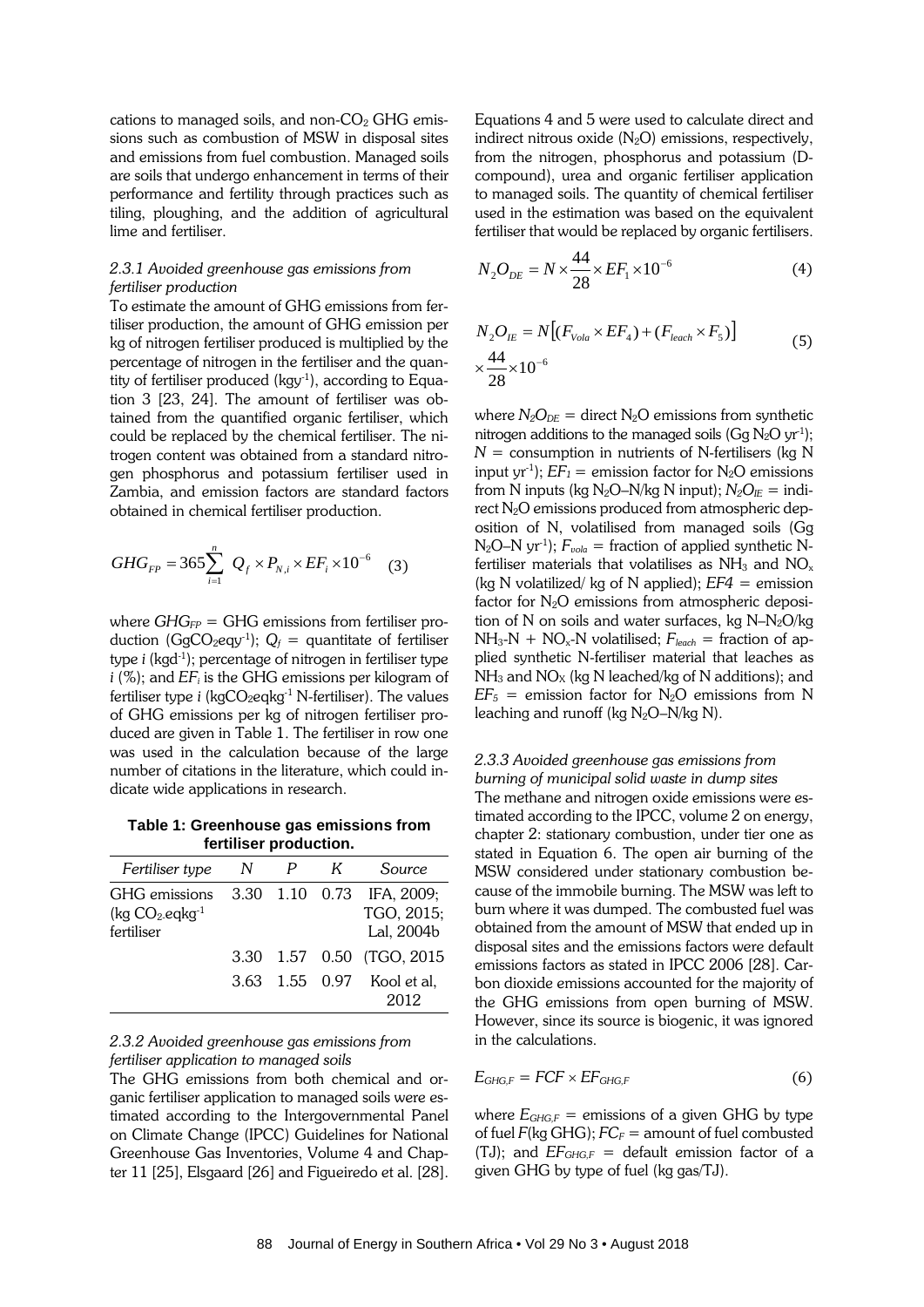# *2.3.4 Avoided emissions from fossil fuel consumption*

The GHG emissions from fossil fuel were estimated using the average combusted fuel for each fuel types. The historical statistics on fuel consumption in Lusaka were obtained from the energy statistics report by the Central Statistics Office. Equation (7) was adopted from the IPCC [17] to estimate these GHG emissions.

$$
E_{GHG} = \sum_{i=1}^{n} [F_i \times EF_i]
$$
 (7)

where  $E_{GHG}$  = GHG emissions (kg);  $F_i$  = fuel type i sold (TJ); and  $EF_i$  = emission factor for fuel type i (kgTJ-1 ).

The magnitude of avoided GHG emissions from the use of biomethane in Lusaka equals the GHG emissions from petrol consumption minus the GHG emissions from an equivalent energy from biomethane that would be produced from municipal solid waste.

#### *2.4 Economic viability*

The net present value (NPV) and the payback period (PBP) [29, 30] are the two methods that were used to estimate the economic viability of the biomethane use as a future transport fuel in Lusaka. The basis for using NPV was that if the project NPV is greater than zero the project is considered to be profitable over that time period and the opposite applies for NPV less than zero [31]. The PBP considers the length of time in which the investment is recovered. Equations 8–11 were used to estimate the NPVs and the PBP.

$$
NPV_n = (PV_1 + PV_2 + \dots + PV_n) - IIC \tag{8}
$$

$$
PV_n = FV_n * PVF_{n,i} \tag{9}
$$

$$
PVF_{n,i} = \frac{1}{\left(1+i\right)^n} \tag{10}
$$

$$
PBP = \frac{HC}{CI} \tag{11}
$$

where  $NPV_n$  = NPV of a project over *n* years;  $PV_1...PV_n$  = project cash flows from each project year one to *n*;  $\text{IIC} = \text{initial investment cost}$ ;  $\text{FV}_n =$ the known future value of the project cash flow in year *n*;  $PVF_{ni}$  = a present value factor for the year (*n*) and the project discount rate (*i*); *PBP* is the payback period in years and *CI* is the cash inflow.

#### **3. Results and discussion**

### *3.1 Biogas potential from municipal solid waste for Lusaka*

The waste generation per capita of 0.5 kgd-1 , MSW collection efficiency of 40% and organic matter fraction of 40% [32, 33] were used in the estimation. Biogas potential of  $128 \text{ m}^3$ t<sup>1</sup> with 6% losses was used [16] for MSW. The total estimated biogas potential was  $16\,777\ \mathrm{m^3d^{\text{-}1}},$  bringing the total to  $6\ 123$  $605 \; \rm m^3y^1$ . Taking the biogas to constitute  $60\%$  methane [21], there would be about 3.67 million  $\mathrm{m}^{3}\mathrm{y}^{\text{-}1}$ of biomethane potential in Lusaka. Table 2 presents the estimated biogas potential.

# *3.2 Organic fertiliser production*

Using Equation 2, the co-product of biogas (bioslurry) that would be produced was estimated to be just above 3 kilotons per annum. With proper packaging and branding, the organic fertiliser could result in an income to the developer and offset some crucial costs. The price of chemical fertiliser was used as a proxy for the estimation of earning from organic fertiliser sales. A 50 kg bag of chemical fertiliser (NPK and/or urea) costs between USD 38.00 and USD 46.00 [34], yielding 0.76–0.92 USD/kg of Dcompound or urea. The net income from organic fertiliser sales would be equal to the product between the quantity of the organic fertiliser produced and the unit cost less processing, storage, marketing and miscellaneous costs, which were estimated at 50% based on similar studies [35]. The net earnings from organic fertiliser sales would range from USD 1.2–1.4 million/year.

# *3.3 Avoided greenhouse gas emissions from chemical fertiliser production*

Using Equation 3, the GHG emissions resulting from chemical fertiliser production were estimated to be approximately 2.836  $GgCO<sub>2</sub>$  eqy<sup>-1</sup>. The emission factor (EF<sub>i</sub>) was taken as be equal to  $3.30$  kg  $CO<sub>2</sub>$ eq  $kg<sup>-1</sup>$  for N-fertilisers [23, 36]. The use of organic fertiliser would, consequently, not produce chemical fertilisers of an equivalent amount. Table 3 gives the calculated GHG emissions avoided from the production of urea and D-compound fertilisers.

# *3.4 Avoided greenhouse gas emissions from chemical fertiliser application to managed soils*

Taking D-compound, urea and organic fertiliser to contain 10, 46 and 10% nitrogen respectively, a net 2.980 GgCO<sub>2</sub>eq  $y<sup>-1</sup>$  was estimated (Table 4). Urea contributed the largest percentage to the net GHG emissions from chemical fertiliser application to managed soils because it has the highest nitrogen percentage [37-39].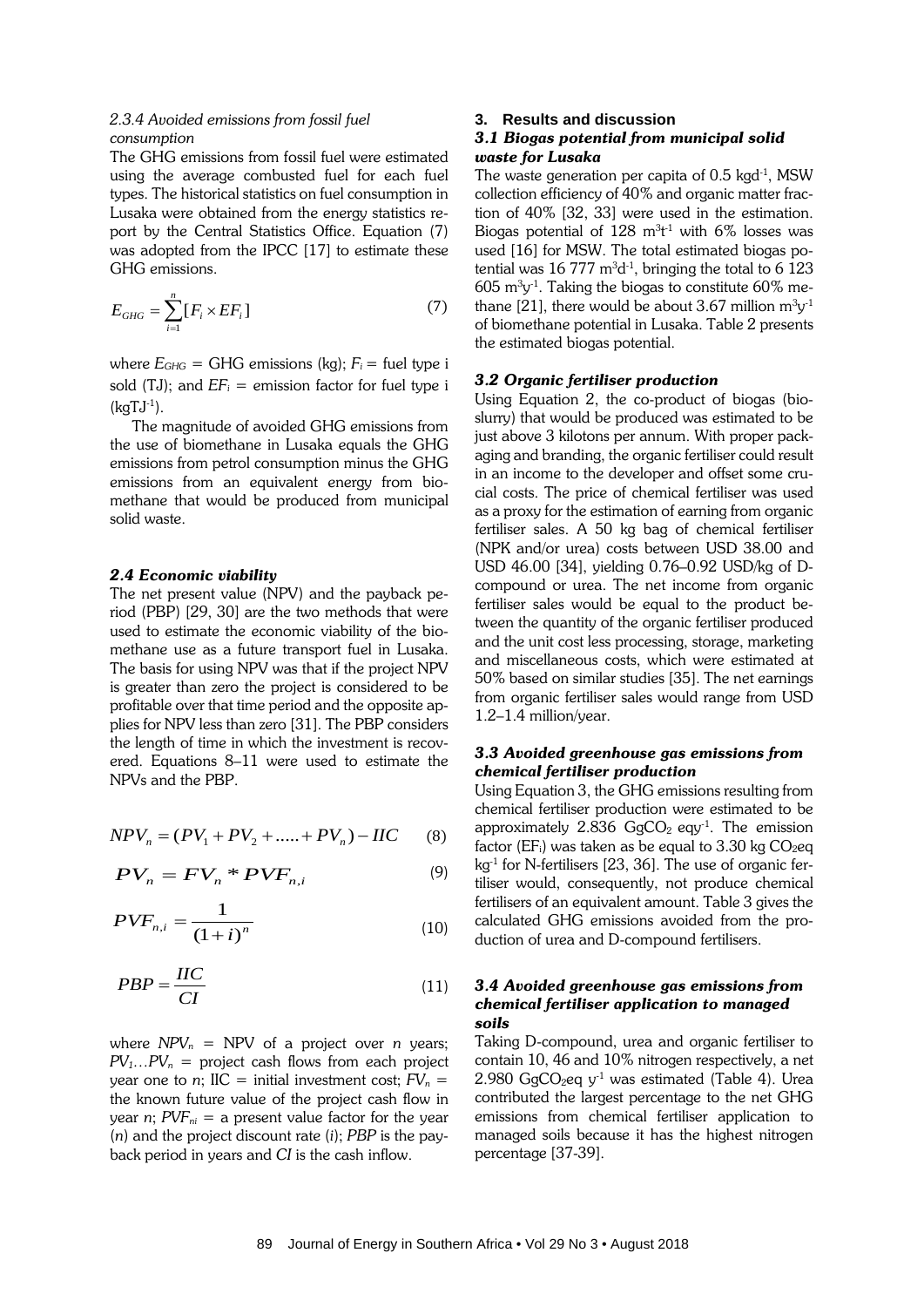| Constituency   | Population | Municipal solid waste<br>generated ( $kgd^{-1}$ ) | Biogas potential<br>$(m^3d^1)$ |
|----------------|------------|---------------------------------------------------|--------------------------------|
| Chawama        | 184 227    | 14 738                                            | 1 773                          |
| Kabwata        | 171 224    | 13698                                             | 1648                           |
| Kanyama        | 366 170    | 29 294                                            | 3525                           |
| Lusaka Central | 125 030    | 10 002                                            | 1 203                          |
| Mandevu        | 353 807    | 28 30 5                                           | 3406                           |
| Matero         | 278 693    | 22 295                                            | 2683                           |
| Munali         | 263828     | 21 10 6                                           | 2 5 4 0                        |
| Total          | 1742979    | 139 438                                           | 16 777                         |

**Table 1: Daily biogas potential for Lusaka.**

**Table 3: Greenhouse gas emissions from fertiliser production.**

| Fertiliser production | Quantity  | $CO2$ eq (Ggy <sup>-1</sup> ) |  |
|-----------------------|-----------|-------------------------------|--|
| l Jrea                | 1 534 388 | 2.329                         |  |
| D-compound            | 1 534 388 | 0.506                         |  |
| Total                 |           | 2.836                         |  |

|                                           | Quantitv<br>$(kgy-1)$ | Direct $N_2O$<br>$(kgy^{-1})$ | Indirect $N_2O$<br>$(kgy^{-1})$ | $CO2$ eq<br>$(Ggy-1)$ |  |  |  |  |
|-------------------------------------------|-----------------------|-------------------------------|---------------------------------|-----------------------|--|--|--|--|
| Chemical fertiliser (D-Compound)          | 1 534 388             | 2411                          | 259                             | 0.83                  |  |  |  |  |
| Chemical fertiliser (Urea)                | 1 534 388             | 11 091                        | 1 1 9 2                         | 3.81                  |  |  |  |  |
| Organic fertiliser                        | 3 068 776             | (4822)                        | (518)                           | (1.66)                |  |  |  |  |
| Total                                     |                       | 8680                          | 933                             | 2.980                 |  |  |  |  |
| Note: Values in parentheses are negative. |                       |                               |                                 |                       |  |  |  |  |

# *3.5 Avoided greenhouse gas emissions from petrol consumption*

Equation 8 was used to compute the GHG emissions from biomethane and equivalent amount of fossil fuel (petrol) that would be replaced by the biomethane. Default emission factors for tier 1 from the IPCC were used in the calculation. When calculating the total energy from each of the two energy sources, 39.82 and 34.20 MJm-3 were used as calorific values for biomethane and petrol respectively [40]. The avoided GHG emissions resulting from the use of biomethane as a transport fuel were estimated as the difference between the GHG emissions from the consumption of fossil fuel and the GHG emissions from the biomethane of an equivalent energy. Equation (8) was also used to estimate the amount of GHG emissions from petrol consumption in Lusaka and GHG emissions from an equivalent energy of biomethane that could replace the petrol. The biomethane energy amounted to 146 TJy<sup>-1</sup>. Table 5 shows that the total GHG emissions from this biomethane were estimated to be  $0.418 \text{ GgCO}_2 \text{eqy-1}.$ This biomethane would replace an equivalent of  $146$  TJy<sup>-1</sup> of energy from petrol. A total  $11.000$  $GgCO<sub>2</sub>$ eqy<sup>-1</sup> of GHG emissions would be recorded from the use of petrol (Table 6). Using biomethane would obviate  $10.582$  GgCO<sub>2</sub>eqy<sup>-1</sup> of GHG emissions. This contribution from the use of biomethane as a transport fuel would be about 5% of the total GHG emissions from petrol consumption in Lusaka. This means that 95% GHG emissions from fossil petrol would be avoided if 146 TJy<sup>-1</sup> biomethane from MSW is produced and used in Lusaka.

#### *3.6 Avoided greenhouse gas emissions from burning municipal solid waste in dump sites*

Waste is normally dumped in legal and illegal sites and later burnt [18, 41-42]. With MSW being used to produce biogas and biomethane, these emissions are reduced to at least half.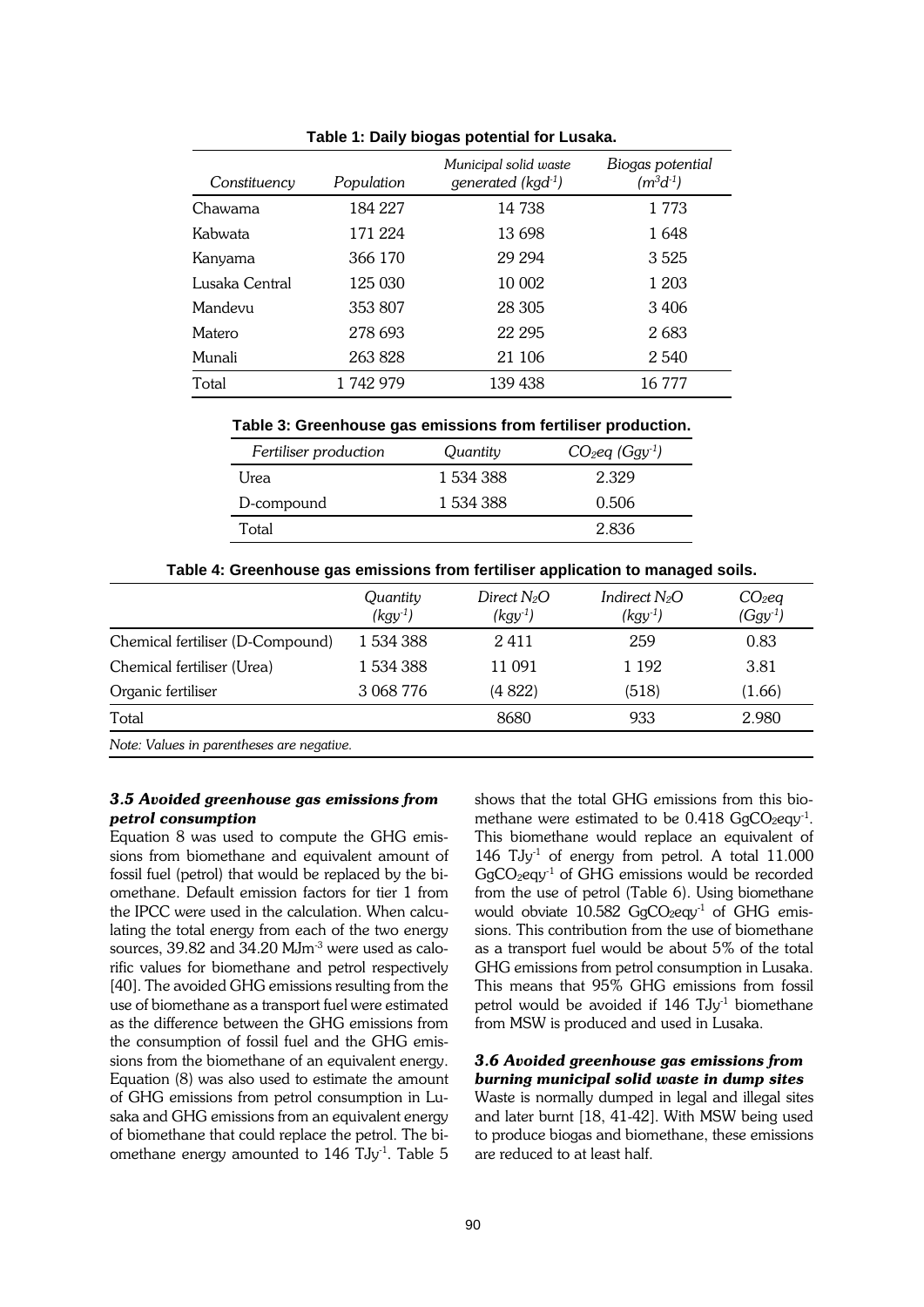|                                                                                                                                                    |                                   | <b>Emission factors</b><br>Energy |                         |                                                                                      | Emissions                       |                              | $CO2$ -eq              |                        |
|----------------------------------------------------------------------------------------------------------------------------------------------------|-----------------------------------|-----------------------------------|-------------------------|--------------------------------------------------------------------------------------|---------------------------------|------------------------------|------------------------|------------------------|
|                                                                                                                                                    | $(TJy^{-1})$                      |                                   | $CH_4$                  | $N_2O$                                                                               | $CH_4$                          | $N_2O$                       |                        | $(Ggy^{-1})$           |
|                                                                                                                                                    |                                   |                                   | $(kqTJ-1)$              | $(kgTJ^{-1})$                                                                        | $(kgy^{-1})$                    | $(kgy-1)$                    |                        |                        |
| Biomethane                                                                                                                                         | 146                               |                                   | 92                      | 3                                                                                    | 13 432                          | 438                          |                        | 0.418                  |
|                                                                                                                                                    |                                   |                                   |                         | $CH_4$ = methane, N <sub>2</sub> O = nitrous oxide, CO <sub>2</sub> = carbon dioxide |                                 |                              |                        |                        |
| Table 6: Greenhouse gas emissions from petrol consumption as a transport fuel.                                                                     |                                   |                                   |                         |                                                                                      |                                 |                              |                        |                        |
|                                                                                                                                                    | <b>Emission</b> factors<br>Energy |                                   |                         |                                                                                      |                                 | Emissions                    |                        |                        |
|                                                                                                                                                    | $(TJy^{-1})$                      | CO <sub>2</sub><br>$(kgTJ-1)$     | $CH_4$<br>$(KgTJ^{-1})$ | $N_2O$<br>$(KgTJ-1)$                                                                 | CO <sub>2</sub><br>$(kgy^{-1})$ | $CH_4$<br>$(kgy-1)$          | $N_2O$<br>$(kgy^{-1})$ | $(Ggy^{-1})$           |
| Petrol                                                                                                                                             | 146                               | 69 300                            | 25                      | 8.0                                                                                  | 10 117 800                      | 3650                         | 1 1 6 8                | 11                     |
|                                                                                                                                                    |                                   |                                   |                         | $CH_4$ = methane, N <sub>2</sub> O = nitrous oxide, CO <sub>2</sub> = carbon dioxide |                                 |                              |                        |                        |
| Table 7: GHG emissions from the burning of municipal solid waste in dump sites.                                                                    |                                   |                                   |                         |                                                                                      |                                 |                              |                        |                        |
|                                                                                                                                                    | Energy<br>$(TJy-1)$               |                                   | EF<br>(kq CH4/TJ)       | EF<br>(kq N2O/TJ)                                                                    |                                 | CH <sub>4</sub><br>$(kgy-1)$ | $N_2O$<br>$(kgy-1)$    | $CO2$ -eq<br>$(Ggy-1)$ |
| <b>MSW</b>                                                                                                                                         | 146                               |                                   | 300                     | $\overline{4}$                                                                       |                                 | 43800                        | 584                    | 1101                   |
| $MSW =$ municipal solid waste, EF = emission factor, CH <sub>4</sub> = methane, N <sub>2</sub> O = nitrous oxide, CO <sub>2</sub> = carbon dioxide |                                   |                                   |                         |                                                                                      |                                 |                              |                        |                        |

**Table 5: Greenhouse gas emissions from biomethane consumption as a transport fuel.**

# *3.7 Economic benefits*

Initial investment costs consist of installation of anaerobic digesters, a biogas upgrading unit and a biogas storage unit. Other costs included in the initial investment include the cost of conducting an environmental impact assessment for the proposed project and planning, and authorisation costs. Annual recurring costs include operational and maintenance, insurance, depreciation, and tax. Project life was estimated at 25 years [43–44]. The cost of anaerobic digesters, biogas upgrading units and storage, with their installation costs, were obtained from publications of similar studies where this technology is fully developed in Poland, Germany, Italy, China and Kenya [3, 45, 46–48]. According to the Environmental Management Act [49], an Environmental Project Brief costing about USD 1 000 (review fee) should be submitted to ZEMA.

The economic viability was determined by estimating the NPV and the simple payback period (PBP) of the proposed project using Equations 9 and 12. Over the years, interest rates in Zambia increased from about 17% to 28% and even higher [50–51]. Table 8 presents the important parameters with their sources used in the economic viability determination. The NPV calculations indicated that the proposed project was viable with NPV values ranging from USD 1 360 000 at 28% to USD 37 000 at 41% interest rates. At 42% interest rate, the proposed project became unfeasible as shown in Figure 1. The simple PBP estimations indicated that the proposed project would recover the initial investment cost within two years. The initial investment cost comprised the capital costs, operating expenses and corporate tax. This amounted in year one to USD 6 083 000 and the annual cash inflow amounted to USD 4 467 000. This implied that in year one there would still be USD 1 616 000 unrecovered. This balance would only be fully recovered in year two. In short, dividing the initial investment cost with the annual cash inflow gives the PBP of 1.4 years, which was therefore taken to be two years.

#### **4. Enabling platform**

Biomethane can be produced from a broad range of feedstocks suitable for anaerobic digestion, such as livestock manure, municipal solid waste, food processing wastewater, dairy processing, vegetable canning, potato processing, breweries and sugar production. Shane et al. [32] reported that feedstock for bioenergy and biogas is available in abundance in Zambia, with a surplus of 151 million kilograms of crop residues, 6.5 million cubic metres of forest residue, 304 kilotons of MSW and 4.8 kilotons of livestock manure per year. The water and sewerage companies across the country have the potential to provide wastewater as a feedstock for biogas production. Crop and forest residues can also be used for biomethane production if there is proper seeding and with wastewater having microorganisms.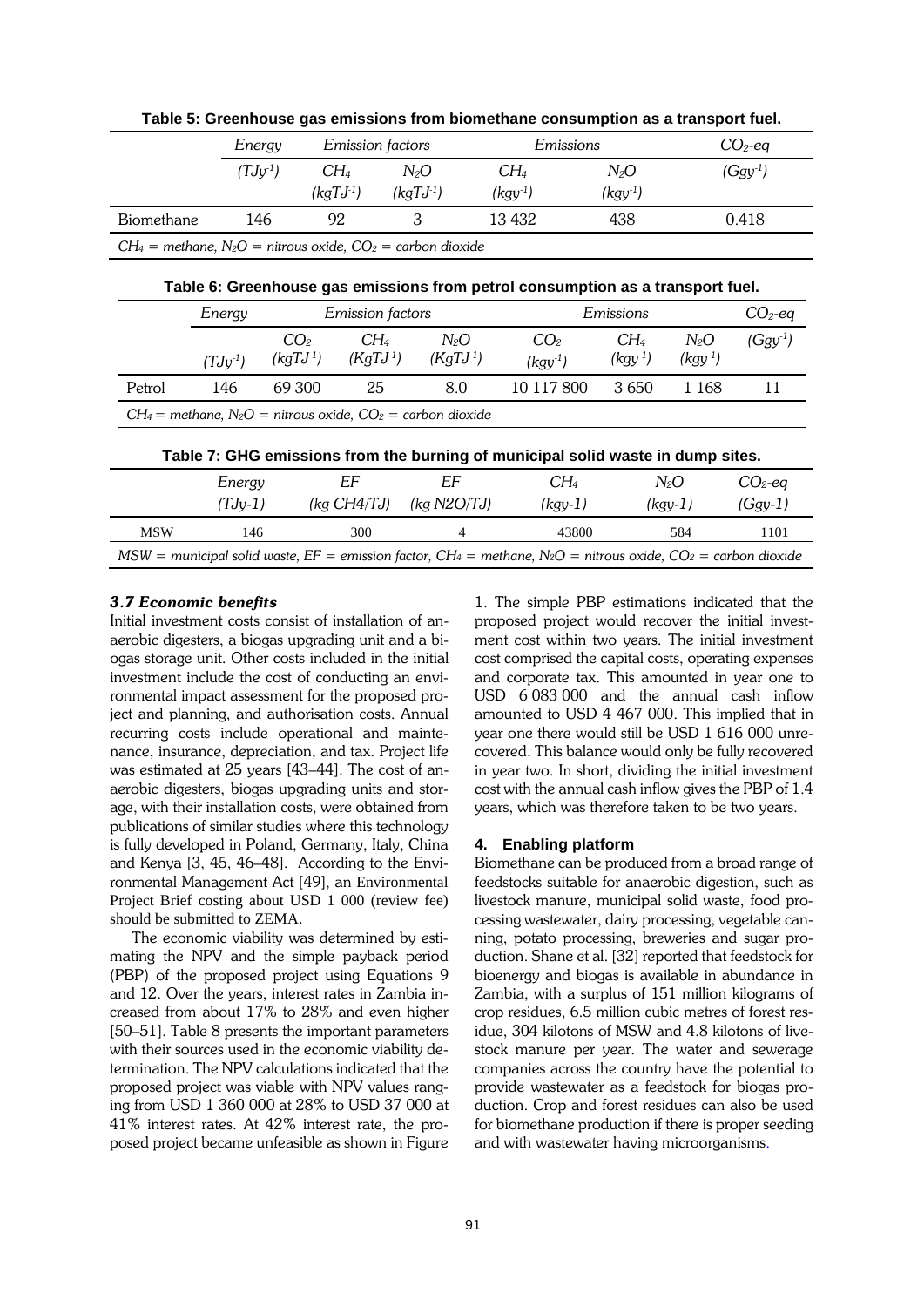| Parameter                       | Unit                 | Unit cost | Reference | Quantity                | <b>USD 1000</b> |
|---------------------------------|----------------------|-----------|-----------|-------------------------|-----------------|
| Anaerobic digesters             | $\text{USDm}^3$      | 109       | [108]     | $16\,777\,\mathrm{m}^3$ | 1829            |
| Biogas upgrading unit           | kUSDMW <sup>-1</sup> | 250       | [32, 45]  | 3886 MW                 | 972             |
| Biogas storage                  | kUSDMW-1             | 14.39     | [44, 52]  | 3886 MW                 | 56              |
| Environmental impact assessment | USD/unit             | 2.60      | $[53-54]$ | 433 units               | 1               |
| Planning and authorisation      | %                    | 5         | [38]      |                         | 204             |
| <b>Initial capital costs</b>    |                      |           |           |                         | 2858            |
| Commercial insurance            | %                    | 5         | $[55]$    |                         | 143             |
| Depreciation                    | %                    | 5.5       | [46]      |                         | 157             |
| Operational and maintenance     | $USD_{ct}kwh^{-1}$   | 4         | [47]      | 34 038 000 kWh          | 1 3 6 2         |
| Total operating expenses        |                      |           |           |                         | 1 6 6 2         |
| Earnings                        |                      |           |           |                         |                 |
| From organic fertiliser sales   |                      |           |           |                         | 1 3 8 1         |
| Biomethane sales                | USDCTm <sup>3</sup>  | 84.00     | [48]      |                         | 3 0 8 6         |
| Total earnings                  |                      |           |           |                         | 4 4 6 7         |
| Corporate tax                   | 35%                  |           | [56]      |                         | 1563            |
| Profit/(loss)                   |                      |           |           |                         | (1616)          |

**Table 8: Cash flow for using biomethane as a transport fuel: Lusaka real case example.**



**Figure 1: Net present value versus interest rates.**

# *4.1 Biogas upgrading technology availability*

For biogas to be used in a motor vehicle as a fuel, it requires processing to upgrade it to compressed biomethane gas. Once it has been compressed it can be transported to the end user or its delivery arranged. Upgrading involves removing carbon dioxide, particles, water vapour, hydrogen sulphide, siloxane, and trace gases such as ammonia, chlorine or fluorine compounds, depending on the feedstock from which biogas has been produced [57].

Figure 2 shows the biomethane upgrading technology using wet scrubbing. This technology has been used in Denmark, Sweden, Norway, USA, Italy, Brazil, Hong Kong, Germany and many other European, American and Asian countries. It is a physical process which takes advantage of the fact that carbon dioxide  $(CO_2)$  and hydrogen sulphide  $(H<sub>2</sub>S)$  are more soluble in water compared to CH<sub>4</sub>. The pressurised biogas if fed from the bottom and water from the top of the scrubber. The water exits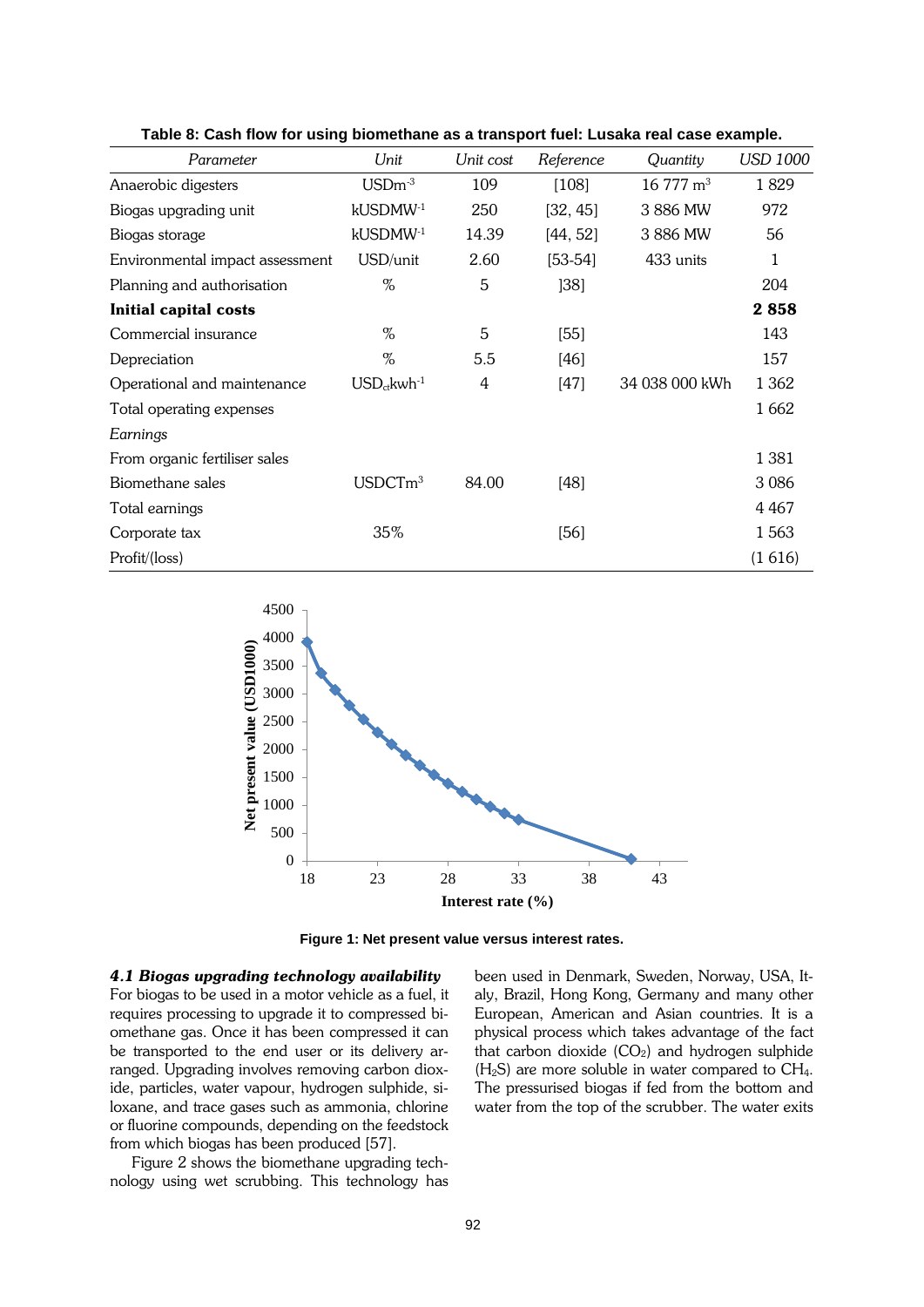

**Figure 2: Biomethane upgrading technology - wet scrubbing [58].**

with the  $CO<sub>2</sub>$  and  $H<sub>2</sub>S$  dissolved into it at the bottom while the biomethane exits at the top of scrubber [59].

In Zambia, neither light nor heavy duty motor vehicles are ready to use biomethane with the current engine systems. The fuel system of the motor vehicle must be modified so that it can run on gasoline and biomethane, depending on which one is available. Equipment designed for converting petrol engines to use natural gas or petrol is readily available from a number of manufacturers in many countries in Europe and Asia. Technology is readily available on the market to upgrade biogas to biomethane, which could be compressed and used as a fuel for transport in both heavy and light duty vehicles in Zambia. With appropriate policy and implementation, petrol engine light duty vehicles could be targeted first. This would involve adding a biomethane conversion system to each vehicle in addition to the existing conventional one. The reason for targeting light duty petrol engines is that they have a lower fuel consumption and require less sophisticated engine modification requirements than heavy duty ones. They also commonly use petrol or biomethane, as opposed to heavy duty vehicles which mostly use diesel.

# **5. Conclusions**

The study showed a potential to produce 3 670 000  $m<sup>3</sup>$  of biomethane from municipal solid waste with 146  $\text{Ty}^1$  of energy. This would result in 10.582  $GgCO<sub>2</sub>eqy<sup>-1</sup>$  of avoided greenhouse gas (GHG) emissions from motor vehicles in Lusaka. The avoided GHG emissions accounted for 95% of emissions from petrol consumption in Lusaka if biomethane replaces fossil petrol. The biogas production process would produce 3 000 tonnes of organic fertiliser as a co-product. The replaced chemical fertiliser would lead to about 5.816  $GgCO<sub>2</sub>eqy<sup>-1</sup>$  as non- $CO<sub>2</sub>$  GHG emissions from its production and application. The net present (NPV) of the proposed Lusaka compressed biogas project as a future transport fuel had a positive NPV at the prevailing market interest rates of between 28–41%, but would became unviable if interest rates increased to about 42%. A simple payback period estimation indicated that the project would recover its initial investment in a maximum of two years. The related data and information gaps that existed in Zambia were also identified, with a potential to contribute to research policymaking, investments, financing and allied parties.

#### **Acknowledgement**

Copperbelt University sponsored the presentation of this study in the 8<sup>th</sup> African Transportation Technology Transfer Conference, 10-13<sup>th</sup> May 2017, Avan Hotel, Livingstone, Zambia.

#### **References**

- [1] Singh, A., Smyth, B.M. and Murphy, J.D. 2010. A biofuel strategy for Ireland with an emphasis on production of biomethane and minimization of land-take, *Renewable and Sustainable Energy Reviews,* 14: 277–88.
- [2] Zuccari, F., Santiangeli, A., Dell'Era, A., D'orazio, A., Fiori, C. and Orecchini, F. 2015. Use of biomethane for auto motive application: primary energy balance and well to wheel analysis, *Energy Procedia*, 81: 255–271.
- [3] Boulamanti, A.K., Maglio, S.D., Giuntoli, J. and Agostini, A. 2013. Influence of different practices on biogas sustainability, *Biomass Bioenergy*, 53:149–61.
- [4] Piwowar, A., Dzikuć, M. and Adamczy, K. 2016. Agricultural biogas plants in Poland – selected technological, market and environmental aspects, *Renewable and Sustainable Energy Reviews*, 58: 69–74.
- [5] Coimbra-Araujo, C.H., Mariane, L., Junior, C.B., Frigo, E.P., Frigo, M.S., Araujo, Costa. I.R. and Alves, H.J. 2014. Brazilian case study for biogas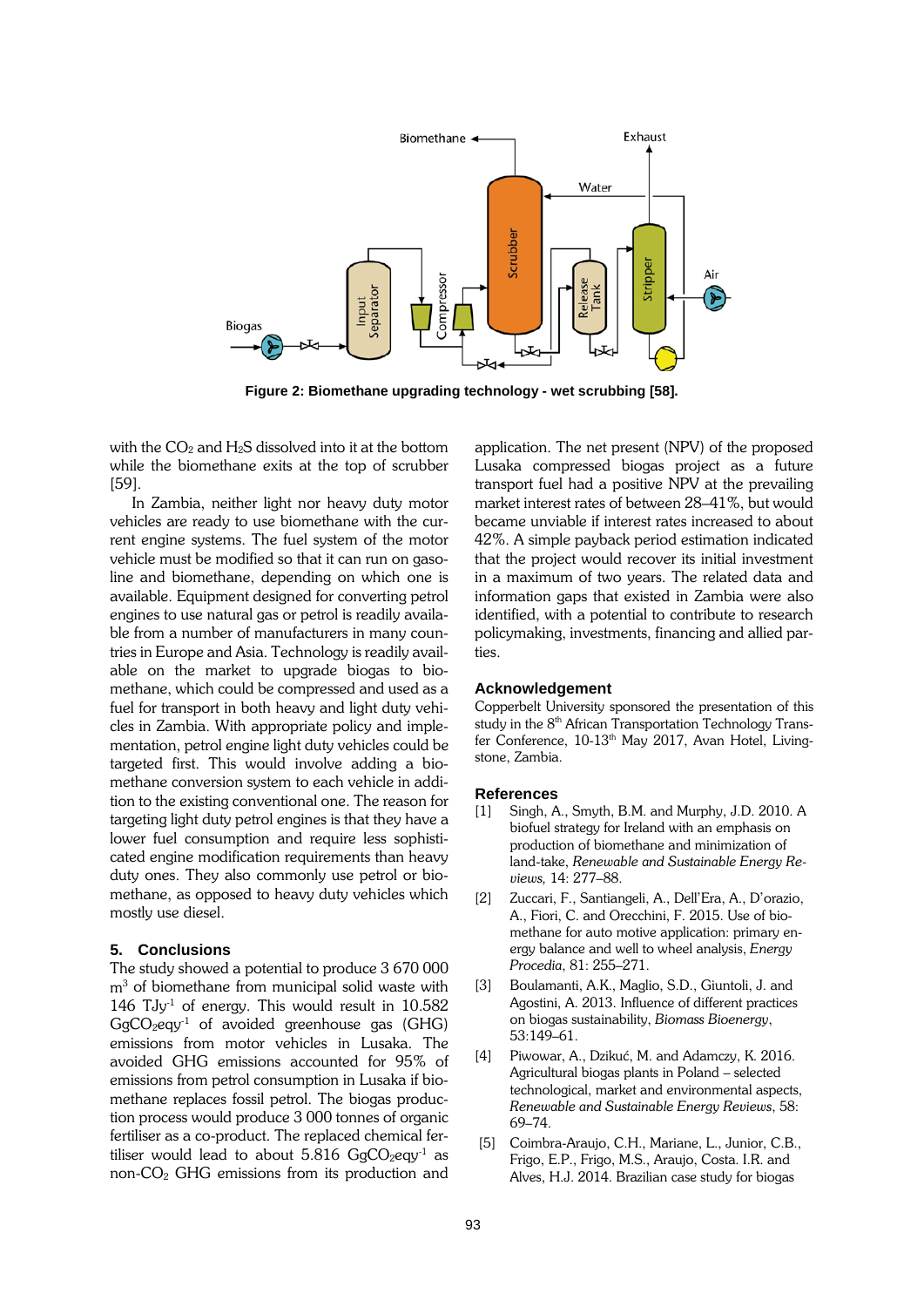energy: Production of electric power, heat and automotive energy in condominiums of agroenergy. *Renewable and Sustainable Energy Reviews,* 40: 826-839.

- [6] Ghimire, P.C. 2013. SNV supported domestic biogas programmes in Asia and Africa. *Renewable Energy,* 49: 90-94.
- [7] Nizami, A., Korres, N.E. and Murphy, J.D. 2009. Review of the integrated process for the production of grass biomethane, *Environmental Science & Technology*, 43: 8496–508.
- [8] Murphy, J., Braun, R., Weiland, P. and Wellinger, A. 2011. Biogas from crop digestion, *IEA Bioenergy Task 37*. http://www.iea-biogas.net/ [accessed: 15/10/2017].
- [9] Mengistu, M.G., Simane, B., Eshete, G. and Workneh, T.S. 2015. A review on biogas technology and its contributions to sustainable rural livelihood in Ethiopia, *Renewable and Sustainable Energy Reviews*, 48: 306-316.
- [10] Budzianowski, W.M. and Budzianowski, D.A. 2015. Economic analysis of biomethane and bioelectricity generation from biogas using different support schemes and plant configurations, *Energy,*  88: 658-666.
- [11] Papacz, W. 2011. Biogas as vehicle fuel, *Journal of KONES Powertrain and Transport*, 18 (1): 403- 310.
- [12] International Renewable Energy Agency, 2018. Biogas for road vehicles: Technology brief, International Renewable Energy Agency, Abu Dhabi.
- [13] Mihic, S. 2004. Biogas fuel for internal combustion engines, annals of the Faculty of Engineering, university of Novi Sad, Serbia and Montenegro.
- [14] Sanches-Pereira, P., Lonnqvist, T., Gomez, M.F., Coelho, S.T. and Tudeschini, L.G. 2015. Is natural gas a backup fuel against shortages of biogas or a threat to the Swedish vision of pursuing a vehicle fleet independent of fossil fuels? *Renewable Energy*, 83: 1187-1199.
- [15] Shane, A., Gheewala, S.H. and Kasali, G. 2015. Potential, barriers and prospects of biogas production in Zambia, *Journal of Sustainable Energy and Environment,* 6: 21-26.
- [16] Jingura, R.M. and Matengaifa, R. 2009. Optimization of biogas production by anaerobic digestion for sustainable energy development in Zimbabwe, *Renewable and Sustainable Energy Reviews,* 13: 1116–20.
- [17] Central Statistics Office, Living conditions monitoring survey report 2006 and 2010, *Central Statistics Office*, 2012, Lusaka.
- [18] Senkwe, B.K., Kambole, M.S. and Frijns, J. 1999. Improvement of refuse collection in Kitwe: A participatory approach, *SINPA 32,* Institute for housing and urban development studies, Rotterdam, Netherlands.
- [19] Shane, A., Gheewala, S.H. and Kafwembe, Y. 2017. Urban commercial biogas power plant model for Zambian towns, *Renewable Energy*, 103: 1-14.
- [20] Tonkunya, N. and Wongwuttanasatian, T. 2013. Utilization of biogas diesel mixture as fuel in a fertiliser pelletizing machine for reduction of greenhouse gas emission in small farms, *Energy for Sustainable Development,* 17: 240 -244.
- [21] Bond, T.B. and Templeton, M.R. 2011. History and future of domestic biogas plants in the developing world, *Energy for Sustainable Development*, 15:347-354.
- [22] Shane, A., Gheewala, S.H. and Phiri, S. 2017. Rural domestic biogas supply model for Zambia, *Renewable and Sustainable Energy Reviews*, 78:, 683-697.
- [23] Thailand Greenhouse Gas Management Organization, 2015. Greenhouse gas emissions from fertiliser. www.haicarbonlabel.tgo.or.th/tools/files.php? (Accessed March 27, 2017).
- [24] Kool, A., Marinussen, M., Blonk, H. LCI data for the calculation tool Feedprint for greenhouse gas emissions of feed production and utilization, GHG Emissions of N, P and K fertiliser production, 2012.
- [25] Intergovernmental Panel on Climate Change, 2006. Guidelines for National Greenhouse Gas Inventories, National Greenhouse Gas Inventories Programme, Volume 4, Agriculture, forestry and other land uses, Chapter 11: Generic methodologies applicable to multiple land use category, Tokyo: *Institute for Global Environmental Strategies*.
- [26] Elsgaard, L. 2010. Greenhouse Gas Emissions from cultivation of winter wheat and winter rapeseed for biofuels and from production of biogas from manure, *Aarhus University*.
- [27] Figueiredo, E.B., Panosso, A.R., Romao, R. and La Scala Jr, N.R. 2010. Greenhouse gas emission associated with sugar production in southern Brazil. *Carbon Balance and Management,* 5(3): 1-7.
- [28] Intergovernmental Panel on Climate Change, 2006. *Guidelines for National Greenhouse Gas Inventories, National Greenhouse Gas Inventories Programme* Volume 2, *Energy*, Chapter 2: Stationary combustion, Tokyo: *Institute for Global Environmental Strategies*.
- [29] Chakrabarty, S. MuktadirBoksh, F.I.M. and Chakraborty, A. 2013. Economic viability of biogas and green self-employment opportunities, *Renewable and Sustainable Energy Reviews*, 28: 757-766.
- [30] Kang, J.Y., Kang, D.W., Kim, T.S. and Hur, K.B. 2014. Comparative economic analysis of gas turbine based power generation and combined heat and power systems using biogas fuel. *Energy*, 67: 309-318.
- [31] United Nations Environmental Programme, 2015. Strategies and mechanisms for promoting cleaner production investments in developing countries: profiting from cleaner production performing net present value (NPV) Calculations.
- [32] Shane, A., Gheewala, S.H., Fungtammasan, B., Bonnet, S., Silaletruksa, T. and Phiri, S. 2016. Bioenergy resource assessment for Zambia, *Renewable and Sustainable Energy Reviews*, 53: 93-104.
- [33] Environmental Council of Zambia, 2008. *Zambia Environmental Outlook Report 3:* Lusaka*:* Environmental Council of Zambia.